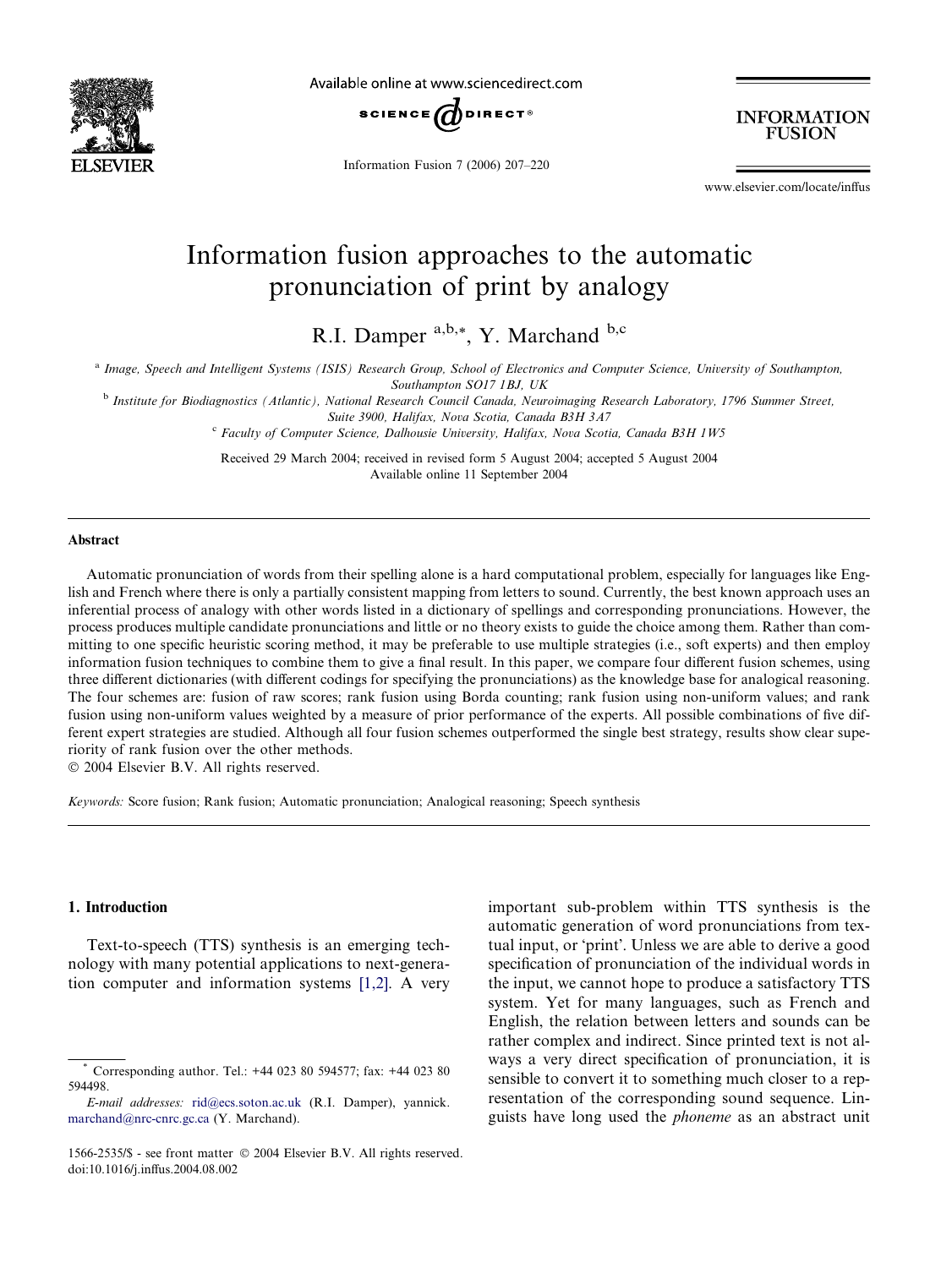of the sound system of language  $<sup>1</sup>$  and pronunciation in</sup> TTS systems is most usually represented as a phoneme string. Hence, the process is one of letter-to-phoneme conversion, or translation. Further, although every speaker will say words somewhat differently, and even the same speaker will say the same word differently at different times, it suffices to work with an idealized representation of word pronunciations broadly corresponding to the entries of a pronouncing dictionary; this is called the phonemic baseform by Lucassen and Mercer [\[3\]](#page-12-0). It is assumed at this stage that a subsequent processing step will adjust the word pronunciations according to sentence context.

Modern TTS systems use look-up in a large dictionary as the primary strategy to determine the pronunciation of input words. However, because language processes are infinitely generative, it is not possible to list exhaustively all the words of a language, so a secondary or 'back-up' strategy is required for the automatic phonemization of words not in the system dictionary. This is a hard computational problem for languages like English and French where there is at best only a partially consistent mapping from letters to sound. Although there exist a wide variety of techniques for pronunciation generation from print [\[4\]](#page-12-0), currently the best known approach to the problem uses an inferential process of analogy with those words that are listed in the dictionary—so-called pronunciation by analogy (PbA).

One difficulty faced with PbA is that the analogical process yields multiple candidate pronunciations, and some high-accuracy method must be employed to make the correct choice between them. Unfortunately, little or no theory exists to guide this choice. Rather than committing to any one specific heuristic scoring method, it may be preferable to use multiple methods and then employ information fusion techniques to combine them to give a final result, with each heuristic scoring method acting as a ''soft expert''. Our purpose in this paper is to investigate different approaches to the fusion problem using three dictionaries differing in size and the phoneme coding employed. We concentrate on PbA for English, since this is the language for which TTS synthesis is best developed and it is also one of the hardest languages for which to derive pronunciations automatically.

Our formulation of the fusion problem in this paper is slightly unusual in that it is neither multi-sensor nor is it multi-source, in the sense that there is only a single source of text. However, if we shift emphasis to seeing the 'sources' as the separate analyses performed by the soft experts, then the fusion of these analyses is clearly a problem within the domain of information fusion.

The remainder of this paper is organised as follows. In the following section, we present background on automatic pronunciation of print, intended to help the reader understand the difficulty of the problem. In Section 3, the process of letter–phoneme alignment is described since this turns out to be a necessary prior step for the deployment of PbA. In Section 4, we outline the principles of PbA in a little detail as this forms the essential background for this paper. The three dictionaries used in this work are described in Section 5. Section 6 details and compares the four approaches we have used to the fusion of the multiple heuristic scoring methods to produce a final decision, and Section 7 presents results obtained using these different approaches. Finally, Section 8 concludes with some discussion of the findings.

#### 2. The problem of automatic pronunciation of print

English is notorious for the lack of regularity in its spelling-to-sound correspondence, which largely reflects the many complex historical influences on the spelling system [\[5–7\]](#page-12-0). Indeed, Abercrombie [\[8, p. 209\]](#page-12-0) describes English orthography  $^2$  as "... one of the least successful applications of the Roman alphabet''. We use 26 letters in English orthography yet about 40–60 phonemes in specifying pronunciation. (See [\[9\]](#page-12-0) for a specification of the phoneme symbols of the International Phonetic Alphabet.) It follows that the relation between letters and phonemes cannot be simply one-to-one. For instance, the letter c is pronounced /s/ in cider but /k/ in cat. On the other hand, the /k/ sound of kitten is written with a letter  $k$ . Nor is this lack of invariance between letters and phonemes the only problem. There is no strict correspondence between the number of letters and the number of phonemes in English words. Letter combinations  $(ch, gh, ll, ea)$  frequently act as a 'functional spell-ing unit [\[10\]](#page-12-0) signaling a single phoneme. Thus, the combination *ough* is pronounced  $\Lambda$ f/ in *enough*, while ph is pronounced as the single phoneme /f/ in *phase*. However, *ph* in *uphill* is pronounced as two phonemes, /ph/.

Because functional spelling units are so common, there are usually fewer phonemes than letters in a word, but there are exceptions, e.g., six pronounced /sIks/. Pronunciation can depend upon word class (e.g., convict,

The phoneme is the minimal contrastive unit between sounds of a language in the sense of signaling a distinction between different words. Phonemes are written between slashes thus: //. Hence, the /t/ versus /d/ distinction between the words tin and din is phonemic in English, but the distinction between  $/p/$  as in pit and  $/p/$  as in spit is not. Even though the two /p/ sounds are acoustically rather different, this sort of acoustic difference is never used to distinguish between words of English.

<sup>2</sup> Orthography is the visual representation of language in the form of writing or printed text.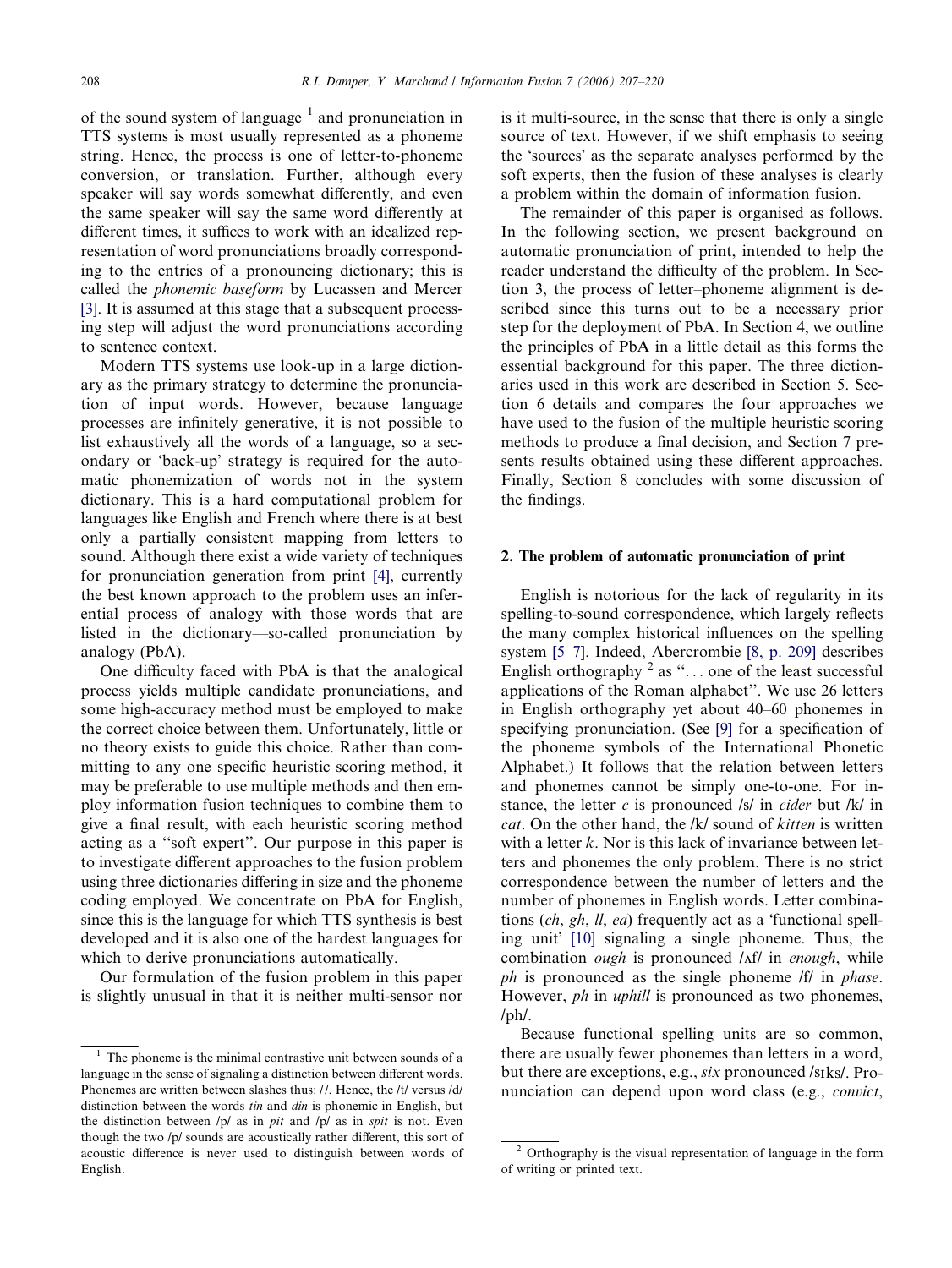subject). English also has non-contiguous 'markings' [\[10\]](#page-12-0) as, for instance, when the letter  $e$  is added to *mad* to give made, the pronunciation changes from /mad/ to /merd/. The final  $e$  is not sounded; rather it indicates that the vowel is lengthened or dipthongized. Such markings can be quite complex, or long-range, as when the suffix  $y$  is added to *photograph* or *telegraph* to yield photography or telegraphy respectively. English also contains many proper nouns (place names, surnames) which display idiosyncratic pronunciations, and loan words from other languages which conform to a different set of (partial) regularities. These further complicate the situation.

Given the complications described above, how is it possible to perform automatic phonemization at all? It is generally believed that the problem is largely soluble provided sufficient context is available. For example, the substring *ough* is pronounced /oo/ when its left context is th in the word although, /u/ when its left context is thr in the word through, and  $\Lambda f$  when its left context is en in the word enough: In each case, the right context is the implicit word delimiter symbol. This idea of using context to disambiguate the inconsistencies of the orthographic to phonemic mapping led to the widespread use of context-dependent rewrite (''letter-tosound'') rules in TTS systems. These rule sets are manually compiled by expert linguists to reflect their knowledge and opinions of spelling-to-sound regularities in the language of interest. Well-known rule sets for English include those of Ainsworth [\[11\]](#page-12-0), Elovitz et al. [\[12\],](#page-12-0) Hunnicutt [\[13\]](#page-12-0) and Divay and Vitale [\[14\].](#page-12-0)

For a long time, the rule-based approach was considered more than adequate and there was a corresponding tendency to view the problem of automatic pronunciation generation as essentially solved. By contrast, machine learning or *data-driven* approaches—which attempt to infer pronunciations of unknown words from examples of known words and their pronunciations were seen as strictly second-best and in great need of further development before they could compete. It is now abundantly clear, however, that this view of the superiority of rules over data-driven methods was over-optimistic, principally as a result of failure to test the rules on large enough sets of sufficiently demanding data [\[15,16\].](#page-12-0) The defining concept of rules—that capturing the regularities of letter–sound correspondence is sufficient for high-accuracy pronunciation—is flawed. As we have seen, inconsistencies are ubiquitous; they need to be processed as such and not merely forced inappropriately into an over-regularized framework. In the words of Daelemans, van den Bosch and Zavrel, ''forgetting exceptions is harmful'' [\[17\].](#page-12-0) Accordingly, we favour the data-driven approach of PbA, not only because it explicitly retains knowledge of exceptional pronunciations but also because it has consistently been the bestperforming method in our work (e.g., [\[15\]](#page-12-0)).

#### 3. Letter–phoneme alignment

Many of the data-driven techniques for automatic phonemization, and PbA is no exception, require access to a dictionary of examples in which each word's spelling (in letters) and its pronunciation (in phonemes) have been aligned in one-to-one fashion [\[4\].](#page-12-0) The aligned dictionary serves as training data for machine learning approaches to automatic pronunciation, including as a knowledge base for analogical reasoning [\[16\].](#page-12-0) However, the lack of a consistent one-to-one mapping of letters to phonemes means that any such alignment can only be problematic. For instance, for words where there are different numbers of letters and phonemes, null symbols must be introduced. Consider the word *quay*, pronounced /ki/, for which a reasonable alignment might be

q u a y  $j$ j je  $j$ j je  $j$  $k - i -$ 

This word has fewer phonemes than letters, necessitating the insertion of two null phonemes in the pronunciation. These are entirely 'artificial' in that they play no role in specifying the pronunciation; their only purpose is to maintain the one-to-one correspondence between letters and phonemes. Yet it is not clear precisely where the nulls should be placed, since the following is also a reasonable alignment:

quay  $j$ j je  $j$ j je  $j$ – k – i

This illustrates the problem of functional spelling units, like  $qu \rightarrow /k/$ . Unfortunately, any of the letters of the functional spelling unit could plausibly align with the corresponding phoneme, with the others corresponding to nulls, leading to a degree of indeterminacy.

More rarely, there are fewer letters than phonemes in a word of English. Examples are six (pronounced /sIks/) and sex (pronounced /sɛks/) in which the single letter  $x$ maps to the two phonemes /ks/, so that null letters may have to be introduced to maintain a one-to-one mapping. As with null phonemes, the problem arises as to exactly where the nulls should be placed. Worse yet, both problems—null letters and null phonemes can occur in the same word, as in the case of axe, pronounced /aks/, for which a reasonable alignment is

- $a \times -e$  $j$ j je  $j$ j je  $j$
- aks –

So, although there are the same numbers of letters and phonemes, we cannot assume a straightforward letter-to-phoneme alignment without nulls, a fact which defeats most simple approaches to alignment.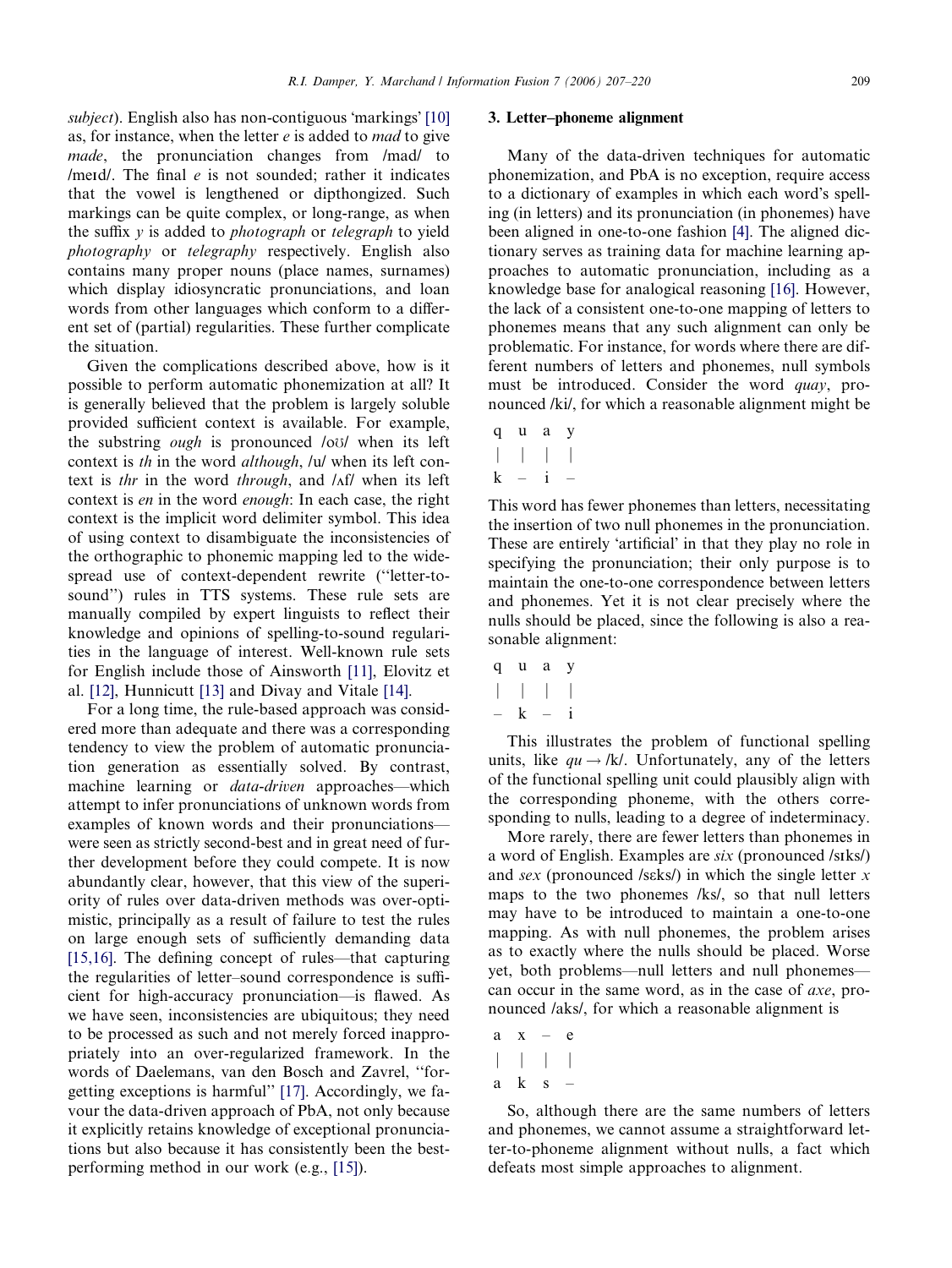These examples illustrate that there is no canonically correct alignment of text and phonemes in every case, nor should we expect this, since the process is essentially a computational convenience lacking any sound linguistic or theoretical basis.

# 4. Principles of pronunciation by analogy

Pronunciation by analogy (PbA) is a data-driven technique for the automatic pronunciation of print, first proposed for TTS applications by Dedina and Nusbaum [\[18,19\],](#page-12-0) hereafter  $D&N$ . It shares similarities with the artificial intelligence paradigms variously called casebased, memory-based or instance-based reasoning as applied to letter-to-phoneme translation [\[20–23\]](#page-12-0). These methods fit into the machine learning paradigm of 'lazy learning [\[24\]](#page-12-0) in that example data are remembered in their entirety. This has the advantages of minimising prior training and avoiding over-regularization errors caused by compressing the training data to the extent of removing information (e.g., as happens in neural network training, where regularities in the data are encoded into a set of connection weights and thresholds).

PbA exploits the phonological knowledge implicitly contained in a dictionary of words and their corresponding pronunciations. The underlying idea is that a pronunciation for an unknown word is derived by matching substrings of the input to substrings of known, lexical words, hypothesizing a partial pronunciation for each matched substring from the phonological knowledge, and assembling the partial pronunciations. Although initially it attracted little attention from workers in speech synthesis, several groups around the world are now trying to develop the approach as a back-up to dictionary matching [\[25–31\].](#page-12-0)

The principles of PbA are best described with reference to the classical Pronounce program of D&N. This consists of four components: the lexical database (or dictionary), the matcher which compares the target input to all the words in the database, the pronunciation lattice (a data structure representing possible, or candidate, pronunciations), and the decision function, which selects the 'best' pronunciation among the set of possible ones. This selection is heuristic rather than being based on any theoretical model.

# 4.1. Pattern matching

The input word is first compared to words listed in the dictionary (*Webster's Pocket Dictionary* in  $D\&N$ 's work) and substrings common to both are identified. For a given dictionary entry, the process starts with the input string and the dictionary entry left-aligned. Substrings sharing contiguous, common letters in matching positions in the two strings are then found.

Information about these matching letter substrings and their corresponding phoneme substrings in the dictionary entry under consideration—is entered into the input string's pronunciation lattice as detailed below. This obviously requires the letters and phonemes of each word in the dictionary to have been previously aligned in one-to-one fashion as described in Section 3. The shorter of the two strings is then shifted right by one letter and the matching process repeated. This continues until the two strings are right-aligned (i.e., the number of right shifts is equal to the difference in length between the two strings).

D&N's pattern matching is, in our terms, 'partial'. That is, it starts with the left-most letter of the input string and of the current dictionary entry aligned and continues until the two are right-aligned. There seems to be no essential reason for starting and discontinuing matching at these points. That is, we could shift and match over the range of all possible overlaps. We call this 'full' as opposed to 'partial' matching. One conceivable objection to partial pattern matching is that some syllables or morphemes can act both as prefix and suffix (e.g., someBODY and BODYguard). A linguistic justification for the full method is that affixation is often implicated in the creation of new words. In this work, therefore, we have used full pattern matching throughout.

# 4.2. Pronunciation lattice

Matched substrings, together with their corresponding phonemic mappings as found in the dictionary, are used to build the pronunciation lattice for the input string. A node of the lattice represents a matched letter,  $L_i$ , at some position, i, in the input. The node is labeled with its position index  $i$  and with the phoneme which corresponds to  $L_i$  in the matched substring,  $P_{im}$  say, for the mth matched substring. An arc is placed from node  $i$  to node  $j$  if there is a matched substring starting with  $L_i$  and ending with  $L_j$ . The arc is labeled with the phonemes intermediate between  $P_{im}$  and  $P_{im}$  in the phoneme part of the matched substring. Additionally, arcs are labeled with a 'frequency' count (see below) which is incremented by one each time that substring (with that pronunciation) is matched during the pass through the dictionary.

[Fig. 1](#page-4-0) shows an example pronunciation lattice for the word longevity. For clarity, the lattice has been simplified to show only a subset of the arcs—those contributing to the shortest path, since this is important to the decision on pronunciation (see below). The lattice was built by removing *longevity* from Webster's dictionary (see Section 5.2) and then matching it against the remaining 19,595 entries. This leave one out strategy is a very convenient way to derive pronunciations for all the words in a given dictionary, and thereby to assess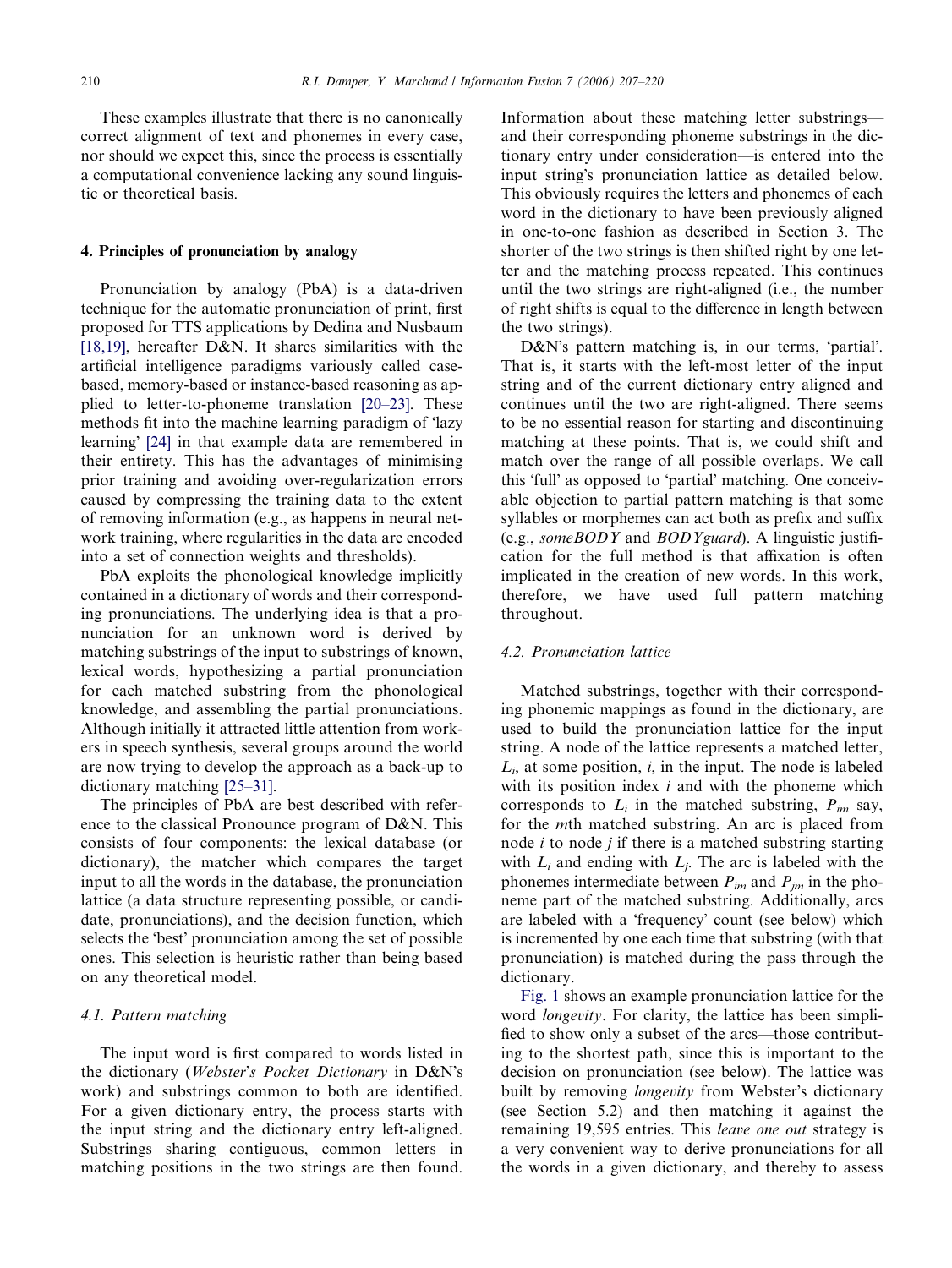<span id="page-4-0"></span>

Fig. 1. Example pronunciation lattice for the word *longevity*. For simplicity, only arcs contributing to the shortest (length-3) paths are shown.

PbA performance; it is also known as k-fold cross-vali-dation [\[32\],](#page-12-0) where  $k$  is the size of the dictionary. The candidate pronunciations are not necessarily distinct. Different shortest paths can obviously correspond to the same phoneme string, as in this example.

# 4.3. Decision function

A possible pronunciation for the input string then corresponds to a complete path through its lattice, with the output string assembled by concatenating the phoneme labels on the nodes/arcs in the order that they are traversed. Different paths can, of course, correspond to the same pronunciation. Scoring of candidate pronunciations uses two heuristics in PRONOUNCE:

- 1. If there is a unique shortest path, then the pronunciation corresponding to this path is taken as the output.
- 2. If there are tied shortest paths, then the pronunciation corresponding to the best scoring of these is taken as the output.

In D&N's original work, the score used in Heuristic 2 is the sum of arc 'frequencies' <sup>3</sup> obtained by counting the number of times the corresponding substring matches between the input and the entire dictionary. The scoring heuristics are one obvious dimension on which different versions of PbA can vary. In this work, we follow D&N in adopting Heuristic 1 throughout, so that when we refer to a multistrategy approach to PbA, we are referring to the use of several different scoring strategies for Heuristic 2.

# 5. Dictionaries

In this work, we have used three different dictionaries as the knowledge base for the analogical generation of pronunciations. These dictionaries have different numbers of words and use different phoneme codings to represent pronunciations (which may also differ between dictionaries for what is nominally the same word).

# 5.1. Teachers Word Book

This database consists of 16,280 words from the Teachers Word Book (hereafter TWB) without homonyms. <sup>4</sup> TWB has been manually transcribed and aligned for research in TTS synthesis by McCulloch et al. [\[33, p. 294\]](#page-12-0), who used it for training their NETspeak neural network. Although they do not say so in their paper, the transcriptions are British English, and some attempt has been made to anglicise spellings. The database is not publicly available and was supplied to us by the original authors, whose generosity is gratefully acknowledged. The phoneme inventory is of size 53. Like  $S\&R$ 's database (see below), TWB contains null phonemes but not null letters.

# 5.2. Webster's Pocket Dictionary

This database consists of the 20,008 words of the 1974 edition of Webster's Pocket Dictionary. It has been manually aligned by Sejnowski and Rosenberg [\[34\],](#page-12-0) hereafter S&R, for training their NETtalk neural

This is D&N's term, and is nothing to do with frequency of word usage/occurrence in written or spoken communication.

<sup>4</sup> We exclude from our definition of homonym those word pairs which are spelled alike and pronounced alike but are different in meaning, such as bank (financial institution) and bank (in the sense of a bank of earth). These are considered to be the same word, and are in any case not separately listed in our dictionaries, which omit any definition of meaning.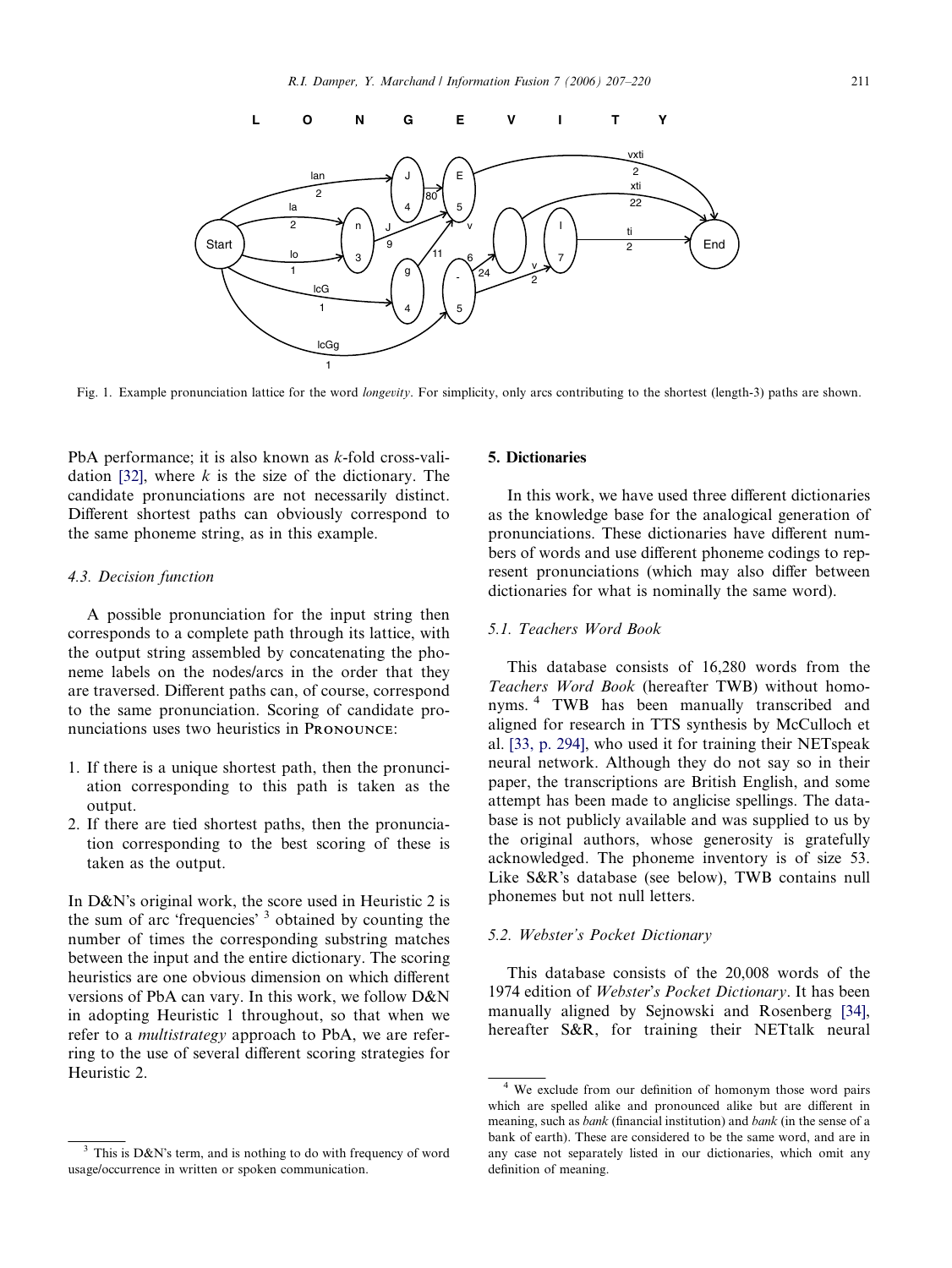network. At the time of this work, the database was freely available from [http://www.speech.cs.](http://www.speech.cs.cmu.edu/comp.speech) [cmu.edu/comp.speech](http://www.speech.cs.cmu.edu/comp.speech) for non-commercial use. The phoneme inventory is of size 51 which includes the null phoneme, as well as 'new' phonemes such as /K/, invented by S&R for the  $x \rightarrow$ /ks/ correspondence, to avoid the use of null letters. Homographs (413 entries) were removed from the original NETtalk corpus to leave 19,596 entries.<sup>5</sup> Excluding homonyms keeps the conversion problem tractable. We did not want the same spelling to have different 'correct' pronunciations, otherwise we have to decide which to consider correct or accept any of them, but it is not clear how to make this decision.

#### 5.3. British English Example Pronunciations

At the time of this work, the British English Example Pronunciation (BEEP) dictionary was publicly accessible from [http://www.speech.cs.cmu.edu/comp.](http://www.speech.cs.cmu.edu/comp.speech) [speech](http://www.speech.cs.cmu.edu/comp.speech) for non-commercial use. It is more typical of the size and content of the on-line dictionaries used for current speech technology applications than TWB or Webster's. BEEP was constructed by amalgamating several public domain dictionaries to yield a large composite. The complete version contains 257,033 words. There has been no strong quality control in constructing BEEP. Consequently, it contains several word entries (e.g., abnegation, indissoluble, undiluted) for which the pronunciations are clearly incorrect. Those that we discovered have been removed but we cannot guarantee to have found all errors. We also removed all homonyms as for the other two dictionaries. This gives 198,632 entries in all. The phoneme inventory is of size 45 including the null phoneme.

The version of BEEP archived at comp.speech is unaligned. We have aligned it automatically using our own algorithm [\[35\].](#page-13-0) Alignment results were slightly different according to the particular initialization used for the algorithm, which then iterates to improve the initial estimates of associations between letters and phonemes. In the work reported here, we used McCulloch et al.'s manual alignment of TWB as the initialization.

Our automatic alignment introduces null letters which are a problem for PbA, since unknown words in the input to a practical TTS system will never include null letters. To cope with this, we have removed words with null letters in their alignment, reducing the number of words to be tested from 198,632 to 178,041. This is an obvious simplification of the problem, but should nonetheless yield interesting results.



Fig. 2. Distribution of word lengths in the three dictionaries in terms of (a) numbers of words of a given length and (b) percentage of words of a given length.

#### 5.4. Distribution of word lengths

Fig. 2 shows the distribution of word lengths for the three dictionaries. In Fig. 2(a), we show the distribution in terms of numbers of words; in Fig. 2(b), we show the distribution in terms of percentage of words. For Webster's dictionary, the average word length is 7.37 letters with a standard deviation of 2.43 letters. The longest word listed is counterintelligence. For TWB, the average word length is 7.38 letters also with a standard deviation of 2.43 letters. The longest word listed is characteristically. For BEEP, the average word length is 8.87 letters with a standard deviation of 2.58 letters. The longest word listed is antidisestablishmentarian.

# 6. Combining multiple scoring strategies

Following our earlier work [\[30\],](#page-12-0) we have used five different scoring strategies as ''soft experts'', singly and in combination, for Heuristic 2 of the decision function (see Section 4.3). These are subsequently fused to produce a

<sup>5</sup> This is very slightly different from the 19,594 word version of Webster's used by us in [\[30\]](#page-12-0) in which we excluded the two one-letter words I and a.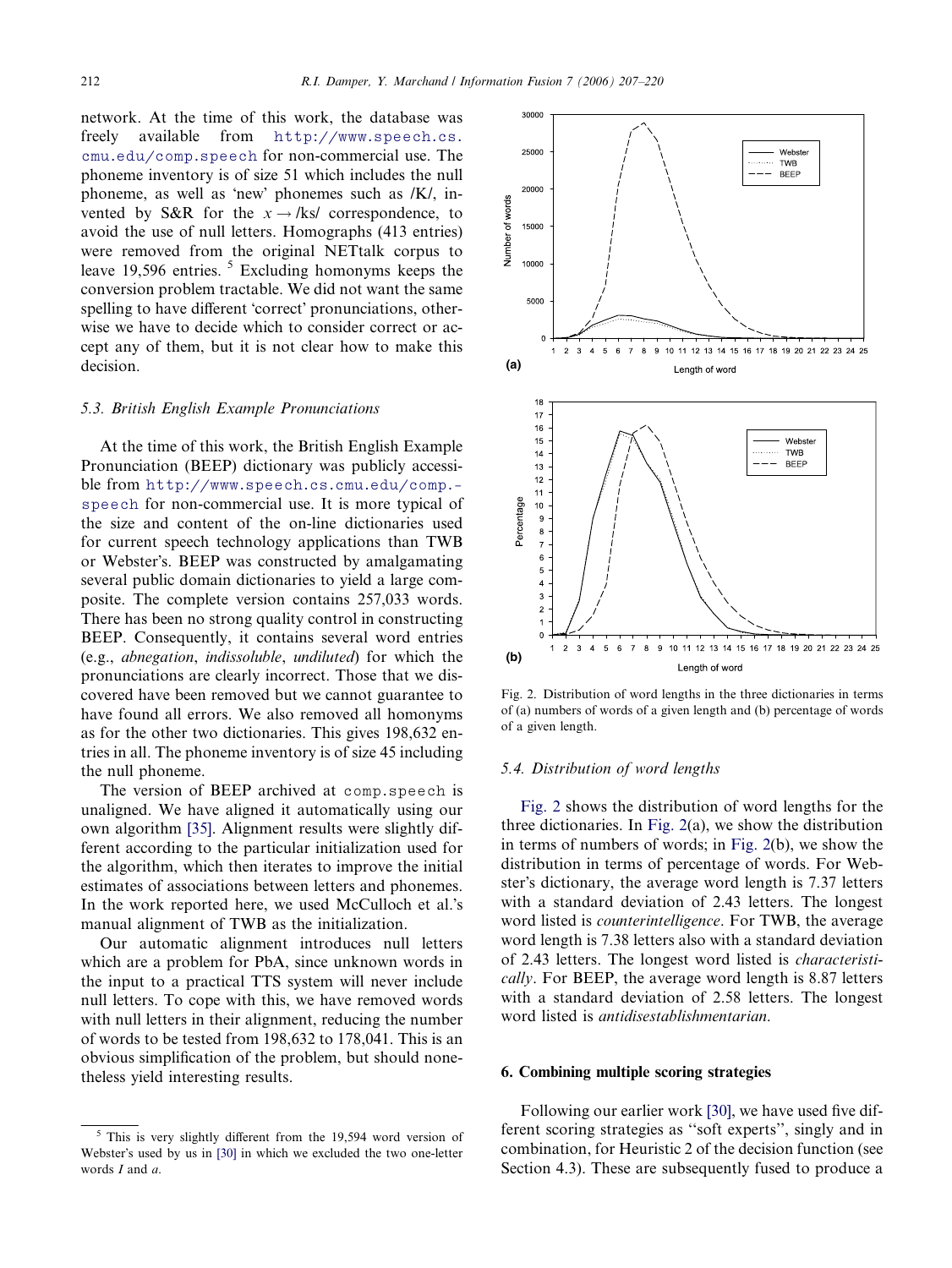final decision. The chosen strategies are by no means exhaustive, nor do we make any claim that they represent the 'best' choices. Mostly, they were intuitively appealing heuristic measures that had different motivations in the hope that this would produce uncorrelated outputs, as this is often taken to be a prerequisite for successful information fusion. Also, we chose deliberately to include some very simple strategies indeed, probably over-simple, to see if they harmed performance.

# 6.1. Pronunciation candidates

Formally, the pronunciation lattice for a word after applying Heuristic 1 of Section 4.3 can be seen as a set of N candidate pronunciations (corresponding to tied, shortest paths) with some features:

 $\mathscr{L}(W_i) = \{C_1, \ldots, C_j, \ldots, C_N\}$  is the lattice for the word  $W_i$  with  $C_{j\in[1, N]}$  denoting the candidates.

 $C_i$  is a 3-tuple  $(F_i, D_i, P_j)$  where:

 $F_j = \{f_1, \ldots, f_n\}$  represents the set of arc frequencies along the *j*th candidate path (length  $n$ ).

 $D_j = \{d_1, \ldots, d_k, \ldots, d_n\}$  represents the 'path structure', i.e., the difference of the position index (within the word) of the nodes at either end of the kth arc.

 $P_j = \{p_1, \ldots, p_m, \ldots, p_l\}$  is the set of pronunciation candidates with  $p_m$ 's from the set of phonemes and l is the length of the word.

In the example lattice for the word *longevity* shown earlier [\(Fig. 1\)](#page-4-0), there are six shortest (length-3) paths and so six candidate pronunciations as tabulated in Table 1. (Since Webster's dictionary was used, the phoneme symbols in [Fig. 1](#page-4-0) and Table 1 are those of S&R.) In this example, the correct pronunciation is that corresponding to Candidates 4 and 6.

#### 6.2. Scoring strategies

Five different strategies have been used as soft experts in deriving an overall pronunciation.

Strategy 1: this is the product of the arc frequencies (PF) along the shortest path.

Table 1 Candidate pronunciations for the word longevity whose (simplified) pronunciation lattice is shown in [Fig. 1](#page-4-0)

| Candidate      | Pronunciation     | Arc frequencies | Path structure |
|----------------|-------------------|-----------------|----------------|
| 1              | $/$ lcGgEvxti $/$ | $\{1, 11, 2\}$  | $\{4, 1, 5\}$  |
| 2              | $/lcGg-vxti/$     | $\{1, 24, 22\}$ | ${5, 1, 4}$    |
| 3              | $/lcGg-vIti/$     | $\{1, 2, 2\}$   | ${5, 2, 3}$    |
| $\overline{4}$ | /lanJEvxti/       | $\{2, 9, 2\}$   | $\{3, 2, 5\}$  |
| .5             | /lonJEvxti/       | $\{1, 9, 2\}$   | $\{3, 2, 5\}$  |
| 6              | /lanJEvxti/       | $\{2, 80, 2\}$  | $\{4, 1, 5\}$  |

The correct pronunciation is that corresponding to Candidates 4 and 6.

$$
PF(C_j) = \prod_{i=1}^n f_i
$$

The pronunciation scoring the *maximum*  $PF($  ) value is considered the 'best' candidate on the basis of Strategy 1.

Strategy 2: the standard deviation of the values associated with the path structure (SDPS).

$$
SDPS(C_j) = \frac{\sqrt{\sum_{i=1}^{n} (d_i - \bar{d})^2}}{n}
$$
 where  $\bar{d} = \frac{\sum_{i=1}^{n} d_i}{n}$ 

In this case, the pronunciation scoring the *minimum* SDPS( ) value is considered the best candidate.

Strategy 3: the frequency of the same pronunciation (FSP), i.e., the number of occurrences of the same pronunciation (denoted cand) within the tied shortest paths.

$$
FSP(C_j) = \text{cand} \{ P_j \mid P_j = P_k \}
$$
  
with  $j \neq k$  and  $k \in [1, N]$ 

The candidate scoring the *maximum FSP*() value is considered the best.

Strategy 4: the number of different symbols (NDS) between a pronunciation candidate  $C_i$  and the other candidates.

$$
NDS(C_j) = \sum_{i=1}^{l} \sum_{k=1}^{N} \delta(P_{j,i}, P_{k,i})
$$

where  $\delta$ ( ) is the Kronecker delta, which is 1 if pronunciations  $P_i$  and  $P_k$  differ in position i and is 0 otherwise.

The candidate scoring the *minimum NDS*() value is considered the best.

Strategy 5: weak link  $(WL)$ , i.e., the minimum of the arc frequencies.

$$
WL(C_j) = \min_i \{f_i\}, \quad i \in [1, n]
$$

The candidate scoring the *maximum WL*() value is considered the best.

#### 6.3. Fusion methods

At this stage, we have somehow to combine the different scores to produce an overall decision. In so doing, however, we confront a well-recognized problem in information fusion, namely that the values produced by the different experts are incommensurate. We call this the *common currency* problem. <sup>6</sup> For example, for three of the strategies  $(PF, FSP \text{ and } WL)$  a larger value

<sup>&</sup>lt;sup>6</sup> The difficulty, of course, is that often there is no common currency.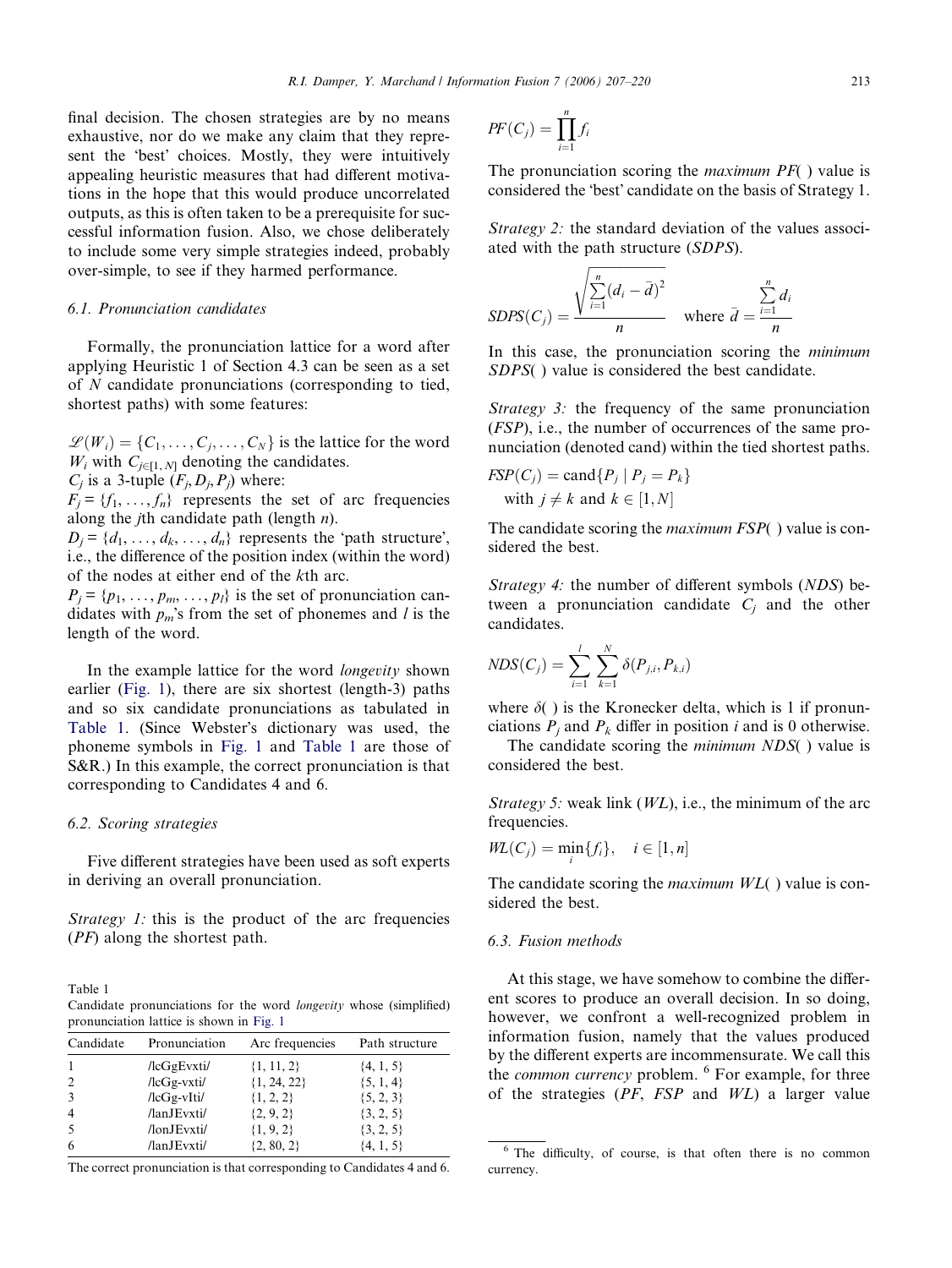indicates a better pronunciation whereas for the remainder (SDPS and NDS) a smaller value indicates a better pronunciation. Because it takes the product of already quite large values, Strategy 1 (PF) produces typically very large values whereas Strategy 3, the frequency of the same pronunciation FSP, is necessarily quite small.

We have chosen to compare four different fusion methods. Since we do not know the impact that the common currency problem will have on results in this specific application, our first method attempts to fuse the raw scores with only a minimal amount of prior processing. The second method addresses the common currency problem by allocating points to candidates according to their positions in per-expert rankings of scores. It is thus rank fusion based on Borda counting [\[36\]](#page-13-0), and is the method used in our previous work [\[30\]](#page-12-0). Since this method discards the numerical values of the obtained scores (which could contain useful information) in making a decision on pronunciation, our next method allocates (non-integer) 'points' in a non-uniform fashion according to score value. The final method additionally weights the expert strategies according to their past performance.

Kittler et al. [\[37\]](#page-13-0) have considered the relative merits of several combination rules from a theoretical and experimental perspective. The rules compared were sum, product, max, min and majority. These rules have the advantage of being simple and not requiring prior training. In this and subsequent studies [\[38,39\],](#page-13-0) it was found that the product rule is superior to the sum rule when estimation errors are low, but the performance of the product rule deteriorates dramatically as estimation errors increase. We have used both sum and product rules here. Consideration was given to using modified product fusion [\[40\]](#page-13-0), which truncates scores below a certain threshold to be equal to that threshold, but we decided against it because of the difficulty of determining the optimal threshold(s).

# 6.3.1. Fusion of raw scores

The basic idea of raw score fusion is to minimise the amount of prior processing of the scores, i.e., as far as possible we ignore the common currency problem. However, one mandatory requirement before raw scores can be fused is that all experts should produce scores having the same 'polarity'. That is, larger values should all correspond to better pronunciations (or vice versa). Further, when using the product rule, we need to avoid any particular score taking a zero value since this will give rise to a zero fused score irrespective of the values of the other scores. To satisfy these requirements, we make a simple transformation on those scores for which larger values correspond to poorer pronunciations (i.e., SDPS and NDS: Strategies 2 and 4 respectively). This transformation subtracts the obtained score for candidate  $j$  from the maximum obtained for all candidates

and adds one (to avoid zero values), while scores for the other strategies (1, 3 and 5) are left unaltered. Hence, we have:

Strategy 1: 
$$
s_1(C_j) = PF(C_j)
$$
  
\nStrategy 2:  $s_2(C_j) = \max_k SDPS(C_k) - SDPS(C_j) + 1$   
\nStrategy 3:  $s_3(C_j) = FSP(C_j)$   
\nStrategy 4:  $s_4(C_j) = \max_k NDS(C_k) - NDS(C_j) + 1$   
\nStrategy 5:  $s_5(C_j) = WL(C_j)$ 

Using the sum rule, the fused score for a candidate pronunciation is simply taken as the sum of scores for each of the S strategies. Since we investigate all possible combinations of strategies, so that not all strategies are necessarily included, the fused score is

$$
F\mathcal{S}_{+}^{\text{raw}}(C_j) = \sum_{i=1}^{S} \delta_i s_i(C_j)
$$
 (1)

and for the product rule:

$$
F\mathcal{S}_\times^{\text{raw}}(C_j) = \prod_{i=1}^S (\delta_i s_i(C_j) + (1 - \delta_i))
$$
 (2)

where  $\delta_i$  is the Kronecker delta which is 1 if strategy *i* is included in the combined score and 0 otherwise. Finally, the pronunciation corresponding to the candidate which obtains the best final score is chosen.

#### 6.3.2. Rank fusion based on Borda counting

Rank fusion solves the common currency problem by allocating points to candidates according to their position in a per-expert ranking. The number of points given to a candidate for expert scoring strategy  $i$  is inversely related to its rank order on the basis of  $s_i$ , 1 point for finishing last and the maximum of  $N$  points for the winner. This is the method of Borda counting described by Parker [\[36\]](#page-13-0) (except that his description allocates zero points for finishing last and  $N-1$  points for the winner). Thus, the total number of points  $(T)$  awarded for each strategy is

$$
T(N) = \sum_{r=1}^{N} r = \frac{N(N+1)}{2}
$$

where  $N$  is the number of candidate pronunciations  $(N = 6$  in our *longevity* example, so that  $T(6) = 21$ .

Let cand $(R<sub>i</sub>)$  express the number of candidates which have the rank  $R$  for the scoring strategy  $i$  so that cand( $R_i$ ) > 1 if there are ties, otherwise cand( $R_i$ ) = 1. Then  $P(C_i, R_i)$ , the number of points awarded to the candidate  $C_j$  thanks to its rank on the basis of strategy  $i$ , is

$$
P(C_j, R_i) = \frac{\sum_{i=R_i}^{R_i + \text{cand}(R_i)-1} (N-i+1)}{\text{cand}(R_i)}
$$
(3)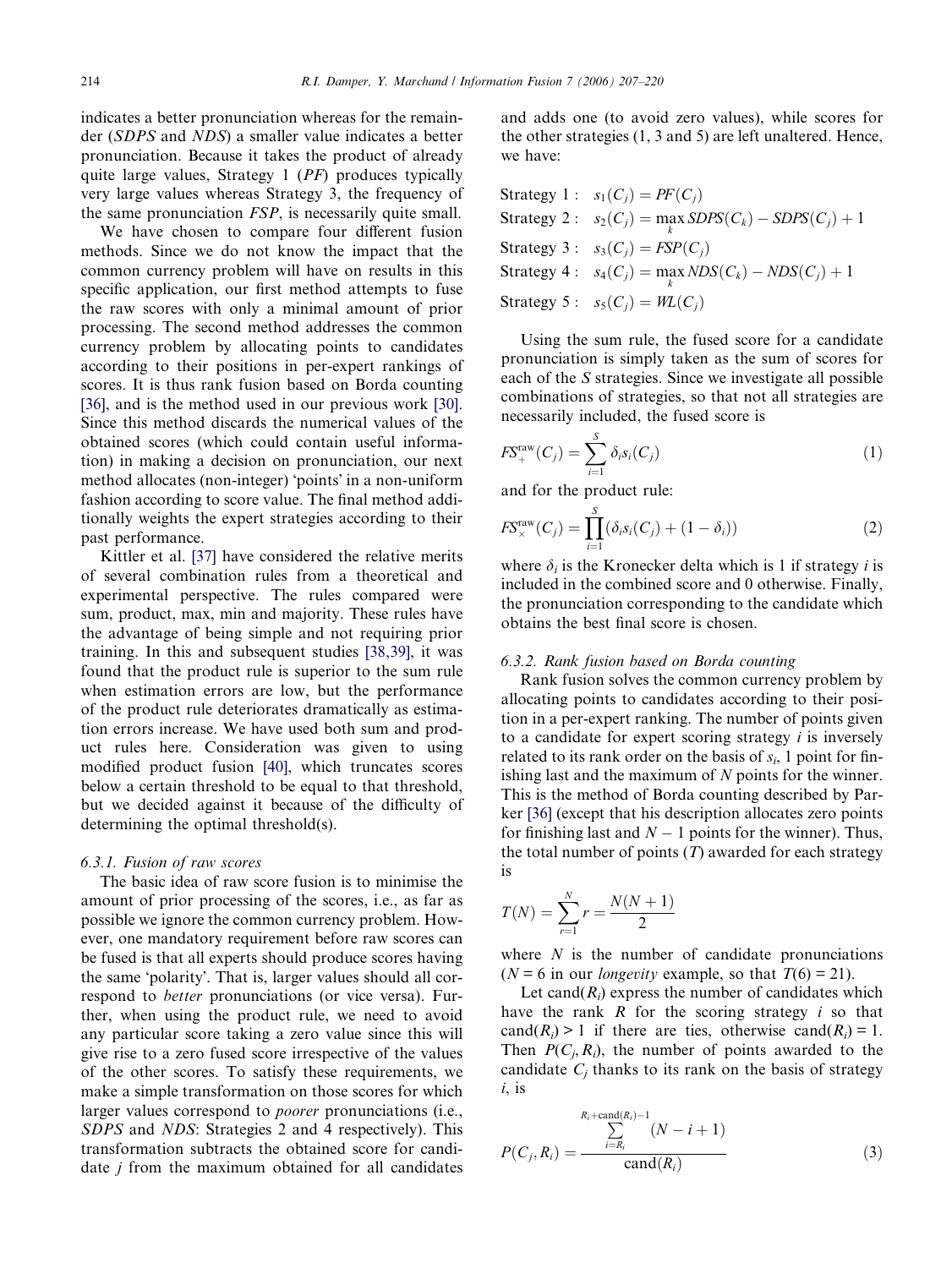<span id="page-8-0"></span>For the sum rule, the fused score for a candidate pronunciation is simply taken as the sum of the different numbers of points won for each of the S strategies. Again, since not all strategies are necessarily included:

$$
F\mathcal{S}_{+}^{\text{rank}}(C_{j}) = \sum_{i=1}^{S} \delta_{i} P(C_{j}, R_{i})
$$
\n(4)

and for the product rule:

$$
F\mathcal{S}_{\times}^{\text{rank}}(C_j) = \prod_{i=1}^{S} (\delta_i P(C_j, R_i) + (1 - \delta_i))
$$
\n(5)

As with raw score fusion, the pronunciation corresponding to the candidate which obtains the best final score is chosen.

# 6.3.3. Rank fusion based on non-uniform values

According to Parker [\[36, p. 114\],](#page-13-0) there is a ''uniformity assumption ... [behind Borda counting which] ... is often flawed''. This assumption is that ''the distance between each candidate, once sorted, is the same'', namely it is one. Parker suggests that ''a better idea is ... to assign simple non-uniform values to the ranked items''. Of course, the very simplest way to do this is to use the raw scores themselves, as in Section 6.3.1, but this does not address the common currency problem. In this subsection, we consider a rank fusion scheme which allocates non-uniform values to ranked candidates.

As with raw score fusion, the first step is to transform scores SDPS and NDS for the 'minimizing' strategies (Strategies 2 and 4), by subtracting the obtained score for candidate j from the maximum obtained for all candidates and adding one to avoid zero values. At this stage, all scores  $s_i$  have the same polarity. We now allocate a value to each score as follows:

$$
v(C_j, s_i) = \frac{s_i(C_j) - \min_k s_i(C_k) + 1}{\max_k s_i(C_k) - \min_k s_i(C_k) + 1}
$$
(6)

which results in a range of values  $0 \le v(C_i, s_i) \le 1$  for all strategies. Note that  $v(C_i, s_i)$  can never be zero because for the maximising strategies 1, 3 and 5, PF, FSP and WL can never be less than one, whereas for the minimising strategies 2 and 4, the initial transformation means that  $s_i$  can never be less than one either.

For the sum rule, the fused score for a candidate pronunciation is simply taken as the sum of the non-uniform points for each of the S strategies:

$$
F\mathcal{S}_{+}^{\text{non-uni}}(C_{j}) = \sum_{i=1}^{S} \delta_{i} v(C_{j}, s_{i}) \tag{7}
$$

and for the product rule:

$$
F_{\times}^{\text{non-uni}}(C_j) = \prod_{i=1}^{S} (\delta_i v(C_j, s_i) + (1 - \delta_i))
$$
 (8)

As with the other fusion methods, the pronunciation corresponding to the candidate which obtains the best final score is chosen.

# 6.3.4. Rank fusion based on non-uniform values weighted by prior behavior

Parker [\[36\]](#page-13-0) considers rank fusion schemes in which the prior behavior of soft experts (as measured by confusion matrices) is taken into account and shows that such information can improve performance. The basic idea used here is to use non-uniform  $v(C_i, s_i)$  values as in Eq. (6), but to weight them according to the past performance of strategy i. Our estimate of the past performance is that obtained using the methods of the previous subsection. There is a certain amount of circularity in so doing, since in deriving a pronunciation for word w we are using weights obtained from performance on the whole dictionary (including word  $w$ ). In principle, this circularity could be removed using k-fold cross-validation  $\frac{7}{7}$  but only at enormous computational expense. Since, however, each word makes only a minimal contribution to the weight set for the entire dictionary, the degree of circularity is negligible.

With this approach, the fused sum rule is

$$
FS_{+}^{\text{weighted}}(C_j) = \sum_{i=1}^{S} \delta_i w_i v(C_j, s_i)
$$
 (9)

where  $w_i$  is the weight attached to strategy *i* according to its prior performance.

Obviously, there is no point to such weighting when using the product rule. In this case, the product  $w_1w_2\cdots w_i\cdots w_S$  simply acts as a single common factor.

#### 7. Results

Results were obtained for letter-to-phoneme conversion of all words of a dictionary using the leave-one (k-fold cross-validation) method mentioned in Section 6.1 for each of the three dictionaries, for each of the four fusion methods, and for all possible combinations of soft expert strategy. Since there are five such strategies, the number of possible combinations is  $(2^5 – 1) = 31$ . The various combinations are denoted as a 5-bit code where  $\mathbf{1}'$  at position *i* indicates that strategy *i* was included in the combination and a  $\theta$  indicates that it was not. Thus, as an example, the code 00010 indicates that Strategy 4 (NDS) was used alone. For compactness,

<sup>&</sup>lt;sup>7</sup> For a dictionary of size  $k$ , there would be  $k$  different sets of weights, each obtained by leaving word w out of the evaluation of performance,  $1 \leq w \leq k$ . We would then derive a pronunciation for word w using the particular weight set that was computed leaving word w out.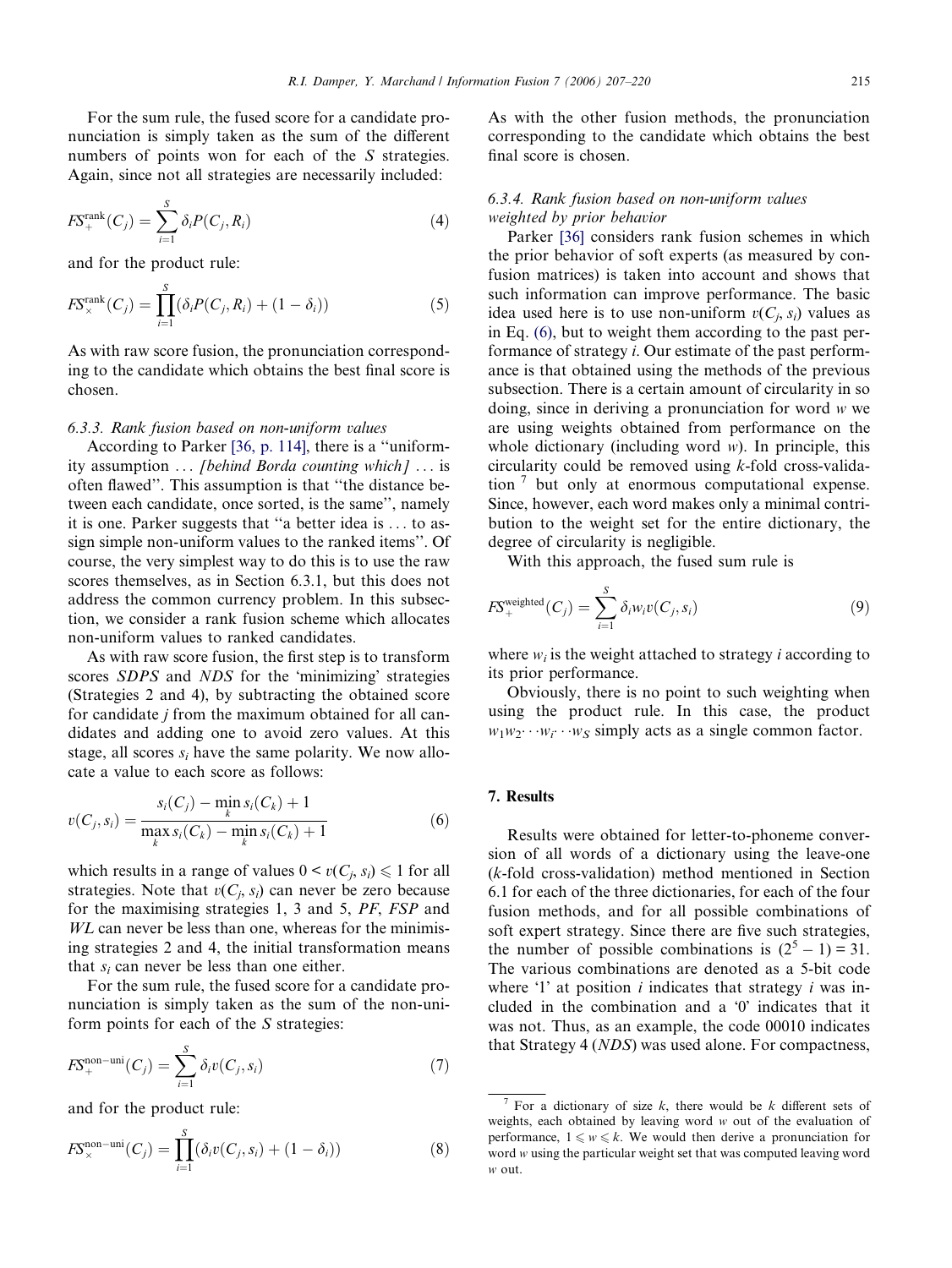<span id="page-9-0"></span>we tabulate results for the best single strategy, the best combination overall, and for all five strategies used together (11111).

By 'best' in this context, we refer to word accuracy since this is a more demanding measure than symbol (phoneme) accuracy  $[15]$ . For a word to count as 'correct, *all* phonemes of a word must be correct, including the null phoneme, evaluated on a one-to-one basis. Thus, if the correct pronunciation for *make* is /meIk\_/,  $\delta$  then /m\_eIk/ is scored as incorrect. This is a deliberately strict way of scoring. As regards phoneme accuracy, this is again assessed on a one-to-one basis counting nulls as legitimate symbols. Hence, /m\_eIk/ scores just 25% phonemes correct as a pronunciation of make. As we will see, phoneme accuracy is a good but not perfect predictor of word accuracy, since there will be a dependence on how phoneme errors are distributed across words. Because the best single strategy result does not depend on the fusion method, it will appear multiple times in the following tabulations. This is done deliberately to allow easy comparison of results across conditions.

# 7.1. Results for fusion of raw scores

Table 2(a) and (b) shows the results obtained with the raw score fusion method using the sum rule and the product rule, respectively.

There is a wealth of intriguing information to be gleaned from these results. First, it is striking that Strategy 3 (the frequency of the same pronunciation, FSP) is consistently the best scoring single strategy across all the dictionaries. In earlier work on multi-strategy PbA using Webster's dictionary alone [\[30\]](#page-12-0), we remarked with some surprise on the good performance of *FSP* since, given its simplicity, we had not expected it to perform as well as it obviously does. And whereas Strategy 1 is relatively popular in PbA (e.g., [\[19,28\]\)](#page-12-0), we are not aware that any other researchers have ever used Strategy 3. Next, there is a very consistent pattern of performance across the three dictionaries with the best figures for BEEP and the worst for Webster's. This pattern is not obviously and simply related either to the number of words in the dictionary or to the size of the phoneme inventory. Although BEEP uses the smallest number of phonemes (44), so making it relatively easier to produce 'correct' pronunciations, results are better for TWB than for Webster's in spite of the phoneme set being slightly larger (53 as against 51).

Turning next to the main issue of interest, does fusion of scores from the soft experts improve performance? Consider first the results obtained using the sum rule (Table  $2(a)$ ). For TWB and Webster's, there is an

#### Table 2

Results of raw score fusion for the three dictionaries using (a) sum rule and (b) product rule

|                    | Best single | Best combination | All combinations |
|--------------------|-------------|------------------|------------------|
| $(a)$ Sum rule     |             |                  |                  |
| <b>TWB</b>         | 00100       | 01111            | 11111            |
| Words $(\%$        | 69.31       | 70.26            | 67.06            |
| Phonemes $(\% )$   | 93.77       | 94.14            | 93.53            |
| Webster's          | 00100       | 00111            | 11111            |
| Words $(\%)$       | 62.91       | 63.63            | 60.09            |
| Phonemes $(\% )$   | 91.63       | 92.11            | 91.23            |
| <b>BEEP</b>        | 00100       | 00100            | 11111            |
| Words $(\%$        | 86.01       | 86.01            | 77.94            |
| Phonemes $(\% )$   | 97.64       | 97.64            | 96.47            |
| $(b)$ Product rule |             |                  |                  |
| <b>TWB</b>         | 00100       | 01111 & 00111    | 11111            |
| Words $(\%$        | 69.31       | 70.90            | 70.65            |
| Phonemes $(\% )$   | 93.77       | 94.20            | 94.21            |
| Webster's          | 00100       | 01111            | 11111            |
| Words $(\%)$       | 62.91       | 64.73            | 63.76            |
| Phonemes $(\% )$   | 91.63       | 92.25            | 92.06            |
| <b>BEEP</b>        | 00100       | 01110            | 11111            |
| Words $(\%)$       | 86.01       | 86.66            | 82.99            |
| Phonemes $(\% )$   | 97.64       | 97.79            | 97.26            |

improvement in word accuracy between the single best strategy and the best combination: For TWB, 69.31% words correct increases to 70.26% for the combination 01111; for Webster's, 62.91% words correct increases to 63.63% for the combination 00111. Although these may look like marginal improvements, the relatively large number of words involved make such intuitions deceptive. Using a binomial test (see [\[30, pp. 212–](#page-12-0) [213\]](#page-12-0)), the improvements are actually significant ( $z =$ 2.64,  $p < 0.01$  and  $z = 2.09$ ,  $p < 0.02$  respectively, one-tailed tests). For BEEP, however, there is no improvement from fusion using the sum rule, with the best 'combination' actually being the best single strategy (FSP), and with the all combinations condition 11111 doing particularly badly. It is very noticeable that Strategy 1 (product of arc frequencies, PF) has a detrimental effect on fusion. It is absent from the best combinations for all three dictionaries. In particular, when Strategy 1 is added to the 01111 best combination for TWB to produce the 11111 result in which all five soft experts participate, performance drops dramatically from 72.06% to  $67.06\%$ .

 $8$  Note that the diphthong /eɪ/ counts as a single IPA phoneme.

<sup>&</sup>lt;sup>9</sup> We remind the reader that apparently quite small differences can be enormously significant for statistical tests with sample sizes of tens of thousands. Here,  $|z| = 8.92$ , and  $p \sim 0$ , meaning that p is smaller than the smallest number that can be computed in Microsoft Excel, for both one- and two-tailed tests.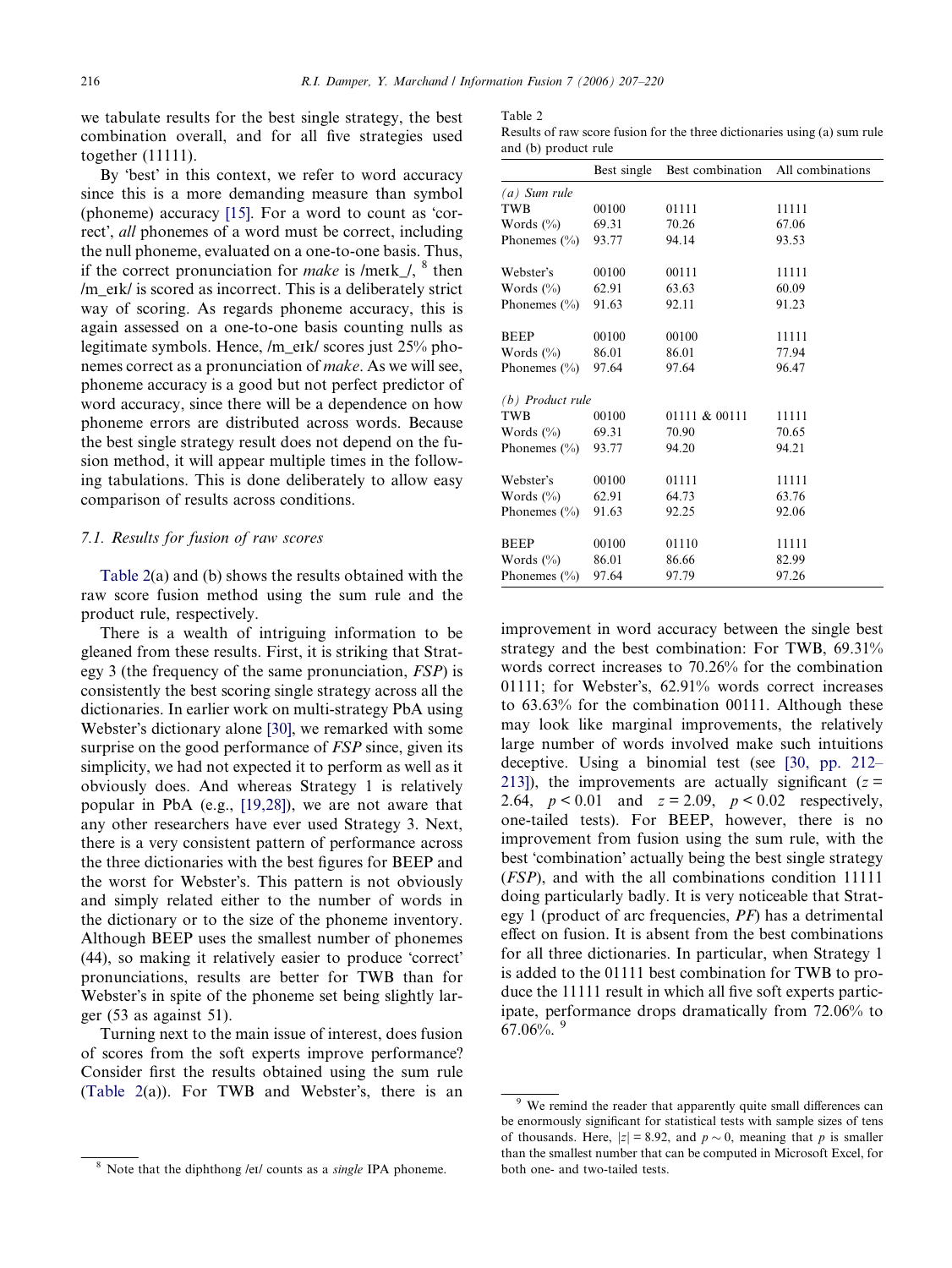<span id="page-10-0"></span>Consider next the results obtained using the product rule ([Table 2\(](#page-9-0)b)). Here, fusion is uniformly beneficial with highly significant improvements for the best combination relative to the best single strategy for all three dictionaries. For example, the z value for BEEP  $(86.01\%$  words correct increasing to  $86.66\%$  is 7.91,  $p \sim 0$ . As for the sum rule, Strategy 1 is harmful; it never appears in the best combination and its inclusion in the 11111 condition generally reduces performance relative to this combination, although not so dramatically as with the sum rule.

Overall, the product rule is uniformly superior to the sum rule for raw score fusion. Even the most marginal improvement (TWB, best combination, increasing from 70.26% for sum rule to 70.90% for product rule) is significant with  $z = 1.79$ ,  $p < 0.05$ .

As expected, phoneme score is a good but not perfect predictor of word score performance. Generally, better word scores are associated with better phoneme scores but there are minor exceptions. For instance, the fall in word accuracy (70.90% to 70.65%) in going from the 01111 condition for TWB and the product rule to the 11111 condition is reflected in a very small rise in phoneme score (94.20% to 94.21%).

In spite of being a popular heuristic in PbA, the poor showing of Strategy 1 when included in the raw score fusion schemes was not unexpected. We hypothesized in advance that (because it takes a product of already quite large values)  $PF$  would 'swamp' the fused score, as a manifestation of the common currency problem. Results confirm this expectation.

# 7.2. Results for rank fusion based on Borda counting

Table 3(a) and (b) shows the results obtained with the rank fusion method based on Borda counting using the sum rule and the product rule respectively.

The pattern of results across the three dictionaries seen with raw score fusion (i.e., best results for BEEP and poorest for Webster's) is replicated here. In this case, however, highly significant improvements ( $p \sim 0$ ) are obtained using fusion relative to the best single strategy in all cases. The benefit in using Borda counting to solve the common currency problem is clear to see, with much improved results compared to raw score fusion as in the previous subsection. Again, Strategy 3 is uniformly the best performer but Strategy 1 is now able to play a full part, with Strategies 1 and 3 always participating in the best combination. Further, use of all five strategies no longer has a such a detrimental effect for TWB and Webster's, although the 11111 condition for BEEP is still very significantly poorer than the best combination. Although word accuracies for the product rule always very slightly exceed those for the sum rule, the differences are far from significant.

| anie |  |
|------|--|
|------|--|

Results of rank fusion based on Borda counting for the three dictionaries using (a) sum rule and (b) product rule

|                    | Best single | Best combination | All combinations |
|--------------------|-------------|------------------|------------------|
| $(a)$ Sum rule     |             |                  |                  |
| TWB                | 00100       | 11100            | 11111            |
| Words $(\% )$      | 69.31       | 71.94            | 71.81            |
| Phonemes $(\% )$   | 93.77       | 94.35            | 94.39            |
| Webster's          | 00100       | 11111            | 11111            |
| Words $(\% )$      | 62.91       | 65.34            | 65.34            |
| Phonemes $(\% )$   | 91.63       | 92.43            | 92.43            |
| <b>BEEP</b>        | 00100       | 10100            | 11111            |
| Words $(\% )$      | 86.01       | 87.43            | 86.16            |
| Phonemes $(\% )$   | 97.64       | 97.85            | 97.72            |
| $(b)$ Product rule |             |                  |                  |
| TWB                | 00100       | 11100            | 11111            |
| Words $(\% )$      | 69.31       | 71.99            | 71.76            |
| Phonemes $(\% )$   | 93.77       | 94.36            | 94.39            |
| Webster's          | 00100       | 11111            | 11111            |
| Words $(\%)$       | 62.91       | 65.35            | 65.35            |
| Phonemes $(\% )$   | 91.63       | 92.40            | 92.40            |
| <b>BEEP</b>        | 00100       | 10100            | 11111            |
| Words $(\%)$       | 86.01       | 87.48            | 86.11            |
| Phonemes $(\% )$   | 97.64       | 97.89            | 97.70            |

# 7.3. Results for rank fusion with non-uniform values

[Table 4\(](#page-11-0)a) and (b) shows the results obtained using the rank fusion method with non-uniform scores with the sum rule and product rule respectively.

The same pattern of results across the three dictionaries is seen here. Again, there is a performance advantage to using information fusion in this case. The best combination is very significantly better than the best single strategy ( $p \sim 0$ ) for all three dictionaries and for both sum and product rules. For the sum rule, the fusion results are uniformly and significantly better than those obtained with raw score fusion (and the sum rule). For the product rule, however, the results are not significantly different from those obtained with raw score fusion (and the product rule). However, fusion results are consistently poorer than those of the previous subsection, where uniform values were assigned to the ranked candidates. Hence, it seems that the use of non-uniform values is better than raw score fusion (for the sum rule only) but has not improved on Borda counting. Why is this?

In effect, the ranking and counting transformation replaces ratio scale data by ordinal scale data  $10$  and so

<sup>&</sup>lt;sup>10</sup> Ratio scale data measure the amount of some quantity on an absolute scale (real or integer) with a natural zero. It makes sense to say that  $2x$  is twice as much as x for ratio data. Ordinal data are 'weaker' in that only differences between values are meaningful.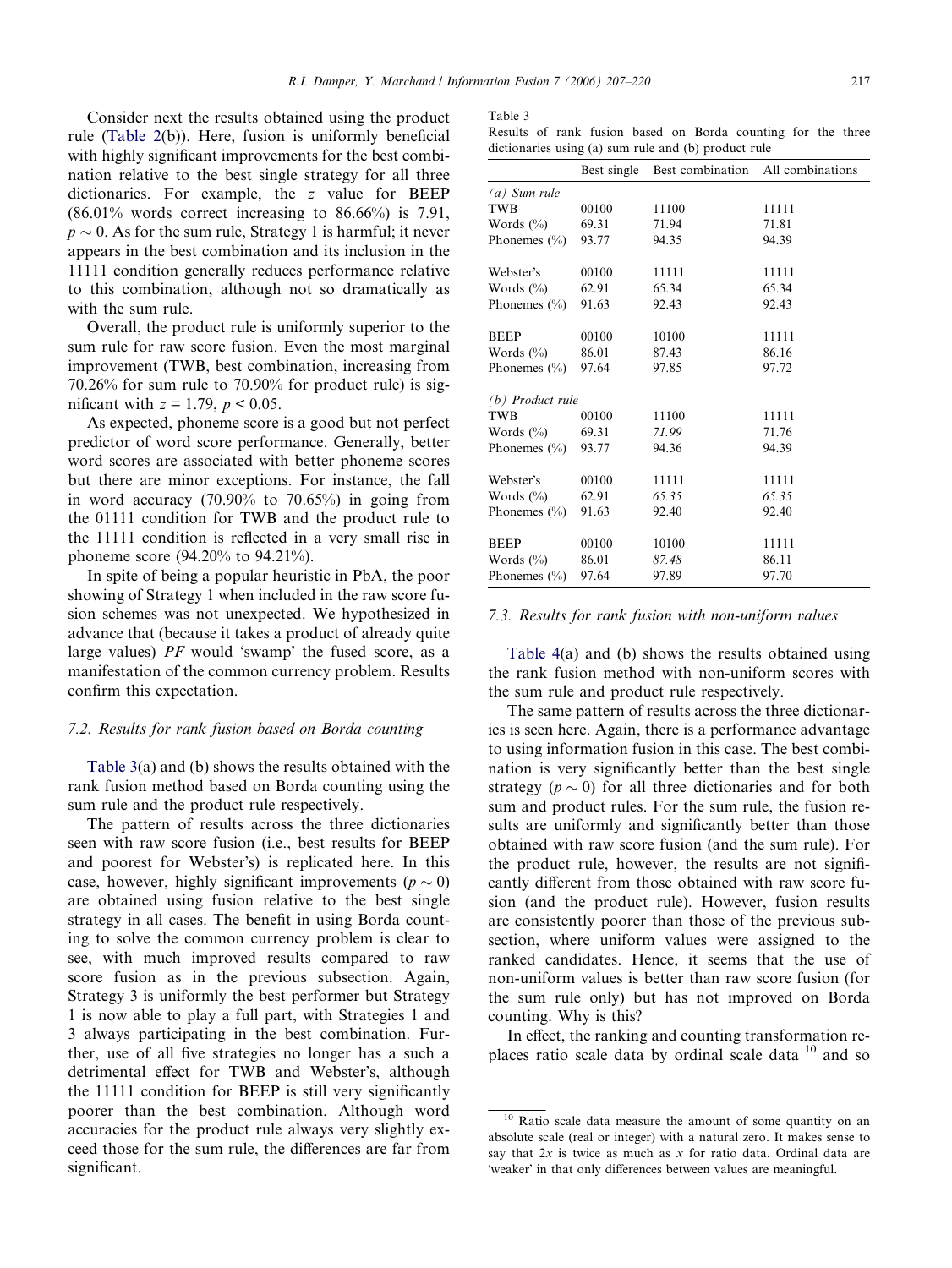<span id="page-11-0"></span>Table 4

|  |  | Results of rank fusion with non-uniform values for the three |  |  |
|--|--|--------------------------------------------------------------|--|--|
|  |  | dictionaries using (a) sum rule and (b) product rule         |  |  |

|                    | Best single |       | Best combination All combinations |
|--------------------|-------------|-------|-----------------------------------|
| $(a)$ Sum rule     |             |       |                                   |
| TWB                | 00100       | 11111 | 11111                             |
| Words $(\%)$       | 69.31       | 71.39 | 71.39                             |
| Phonemes $(\% )$   | 93.77       | 94.31 | 94.31                             |
| Webster's          | 00100       | 00111 | 11111                             |
| Words $(\% )$      | 62.91       | 64.99 | 64.81                             |
| Phonemes $(\% )$   | 91.63       | 92.30 | 92.28                             |
| <b>BEEP</b>        | 00100       | 01110 | 11111                             |
| Words $(\% )$      | 86.01       | 86.68 | 84.99                             |
| Phonemes $(\% )$   | 97.64       | 97.80 | 97.55                             |
| $(b)$ Product rule |             |       |                                   |
| <b>TWB</b>         | 00100       | 01111 | 11111                             |
| Words $(\% )$      | 69.31       | 70.88 | 70.42                             |
| Phonemes $(\% )$   | 93.77       | 94.19 | 94.18                             |
| Webster's          | 00100       | 00111 | 11111                             |
| Words $(\%$        | 62.91       | 64.75 | 63.59                             |
| Phonemes $(\% )$   | 91.63       | 92.26 | 92.02                             |
| <b>BEEP</b>        | 00100       | 01110 | 11111                             |
| Words $(\%$        | 86.01       | 86.67 | 82.93                             |
| Phonemes $(\% )$   | 97.64       | 97.79 | 97.25                             |

obliterates all information relating to absolute values. The good results for Borda counting seem to indicate that such a radical solution is needed to the common currency problem for the PbA application. If an incorrect pronunciation is to be replaced by a correct one, then our transformation from ratio to ordinal scales must be sufficiently powerful to affect their relative rankings. It seems that retaining 'reduced' information about absolute values is not as powerful in this respect as discarding it. Note, however, that some benefit is obtained from the information reduction, as the non-uniform values method does out-perform the raw scores method, if only for the sum rule.

# 7.4. Results for rank fusion with non-uniform weighted values

Here, the non-uniform values obtained from Eq. [\(6\)](#page-8-0) for pronunciation candidate  $C_i$  using strategy *i* are weighted by  $w_i$ ,  $1 \le i \le S = 5$ , when entered into the sum rule, Eq. [\(9\).](#page-8-0) This approach is not relevant for the product rule since the product of the individual weights simply acts as a common factor scaling all candidate values by the same proportion. In this work, we have used the word accuracy of the individual strategies as the individual weights.

This procedure made almost no difference to results relative to the non-uniform fusion method of the previous subsection. Accordingly, we do not present any detailed results here. We conjecture that the performances of the individual experts are too even to provide appropriately differentiated weights for Eq. [\(9\).](#page-8-0) We do not rule out the possibility of finding an effective set of weights in the future (e.g., by gradient descent), but we have not pursued it at this stage.

# 8. Discussion and conclusions

We have compared four different information fusion schemes for deciding among competing candidate pronunciations produced by five different soft experts in PbA. We find that all fusion schemes have advantages over the single best expert in terms of improved word accuracies. Even the simplest approach of raw score fusion (after a transformation to ensure that all scores had the same 'polarity') outperformed the single best expert. Best results overall were found for rank fusion of candidate scores using the product rule. These best results are shown in italics in [Table 3](#page-10-0)(b). However, the better results for the product rule versus the sum rule did not reach statistical significance. Rank fusion solves the common currency problem in radical fashion by removing all information about absolute score values. Other approaches (using what we have called non-uniform scores) that aimed to retain some information about relative distance between scores performed less well, although still better than simple raw score fusion. We believe this shows the advantage of having a totally common currency, at least for this application.

Generally (and contrary to our earlier findings in [\[30\]](#page-12-0) which used Webster's dictionary alone), there was no advantage to using all combinations of expert strategies. In most cases, this performed less well than the best combination of strategies. This raises the issue of how, in practice, a system designer might determine which strategies should be included and which should be excluded in the fusion. One possibility would be to predetermine the best combination for whatever is going to be used as the system dictionary, and then use this pre-determined combination for unknown words. Another possibility is to use all available strategies in conjunction with Alkoot and Kittler's modified product fusion [\[40\]](#page-13-0), which attenuates the effect of poorly-scoring strategies although, as mentioned earlier, the problem is then faced of determining the optimal threshold.

Statistically, it could be argued that there are only 5 in 31 chances of getting a best single expert but  $(31 - 5)$  chances in 31 of exceeding the best single expert with a best combination. Similarly, the 'all combinations' condition has only one chance to win. This somewhat calls into question the significance of our results when comparing the different combinations. However, the levels of significance obtained are, in most cases, so dramatic ( $p \sim 0$ ) that we believe such considerations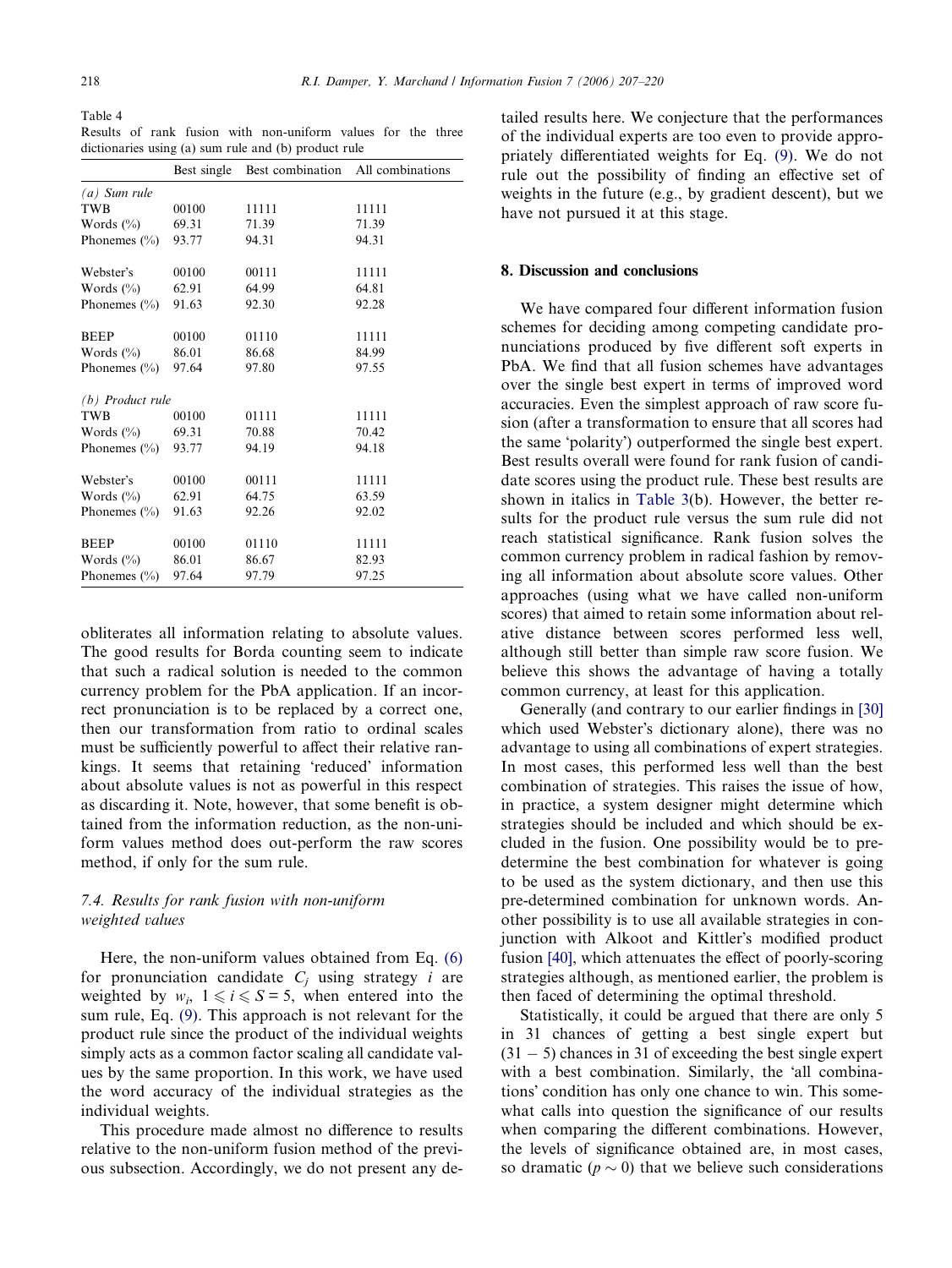<span id="page-12-0"></span>could have only a very minor effect on our findings and their interpretation.

We have observed a very consistent pattern of results across the three dictionaries used, with highest performance seen for BEEP rather than the other two dictionaries. This is probably a consequence of (a) BEEP using a smaller phoneme inventory of 44 symbols (cf. 53 for TWB and 51 for Webster's) and (b) the fact that BEEP contains many very similar words differing only in inflection (e.g., cudgel, cudgeled, cudgeler, cudgelers, cudgeling, cudgelings, cudgelled, cudgelling, cudgels). Both factors combine to make BEEP an easier dataset for letter-to-phoneme conversion. At this stage, however, it is unknown why TWB seems to be an easier dataset than Webster's in spite of being very similar in numbers of words and size of phoneme inventory. Current work is investigating this further.

#### References

- [1] D.H. Klatt, Review of text-to-speech conversion for English, Journal of the Acoustical Society of America 82 (3) (1987) 737– 793.
- [2] T. Dutoit, Introduction to Text-to-Speech Synthesis, Kluwer Academic Publishers, Dordrecht, The Netherlands, 1997.
- [3] J.M. Lucassen, R.L. Mercer, An information theoretic approach to the automatic determination of phonemic baseforms, in: Proceedings of IEEE International Conference on Acoustics, Speech, and Signal Processing, ICASSP84, San Diego, CA, 1984, pp. 42.5.1–42.5.4.
- [4] R.I. Damper, Self-learning and connectionist approaches to text– phoneme conversion, in: J. Levy, D. Bairaktaris, J. Bullinaria, P. Cairns (Eds.), Connectionist Models of Memory and Language, UCL Press, London, 1995, pp. 117–144.
- [5] R.L. Venezky, A Study of English Spelling-to-Sound Correspondences on Historical Principles, Ann Arbor Press, Ann Arbor, MI, 1965.
- [6] D.G. Scragg, A History of English Spelling, Manchester University Press, Manchester, UK, 1975.
- [7] E. Carney, A Survey of English Spelling, Routledge, London, UK, 1994.
- [8] D. Abercrombie, Extending the Roman alphabet: some orthographic experiments of the past four centuries, in: R.E. Asher, E. Henderson (Eds.), Towards a History of Phonetics, Edinburgh University Press, Edinburgh, UK, 1981, pp. 207–224.
- [9] International Phonetic Association, Handbook of the International Phonetic Association: A Guide to the Use of the International Phonetic Alphabet, Cambridge University Press, Cambridge, UK, 1999.
- [10] R.L. Venezky, The Structure of English Orthography, Mouton, The Hague, The Netherlands, 1970.
- [11] W.A. Ainsworth, A system for converting English text into speech, IEEE Transactions on Audio and Electroacoustics AU-21 (3) (1973) 288–290.
- [12] H.S. Elovitz, R. Johnson, A. McHugh, J.E. Shore, Letter-tosound rules for automatic translation of English text to phonetics, IEEE Transactions on Speech and Audio Processing ASSP-24 (6) (1976) 446–459.
- [13] S. Hunnicutt, Phonological rules for a text-to-speech system, American Journal of Computational Linguistics, Microfiche 57 (1976) 1–72.
- [14] M. Divay, A.J. Vitale, Algorithms for grapheme–phoneme translation for English and French: applications for database searches and speech synthesis, Computational Linguistics 23 (4) (1997) 495–523.
- [15] R.I. Damper, Y. Marchand, M.J. Adamson, K. Gustafson, Evaluating the pronunciation component of text-to-speech systems for English: a performance comparison of different approaches, Computer Speech and Language 13 (2) (1999) 155– 176.
- [16] R.I. Damper, Learning about speech from data: beyond NETtalk, in: Data-Driven Methods in Speech Synthesis [\[41\]](#page-13-0), pp. 1–25.
- [17] W. Daelemans, A. van den Bosch, J. Zavrel, Forgetting exceptions is harmful in language learning, Machine Learning 34 (1–3) (1999) 11–43.
- [18] M.J. Dedina, H.C. Nusbaum, PRONOUNCE: a program for pronunciation by analogy, Speech Research Laboratory Progress Report No. 12, Indiana University, Bloomington, IN, 1986.
- [19] M.J. Dedina, H.C. Nusbaum, PRONOUNCE: a program for pronunciation by analogy, Computer Speech and Language 5 (1) (1991) 55–64.
- [20] C.W. Stanfill, Memory-based reasoning applied to English pronunciation, in: Proceedings of 6th National Conference on Artificial Intelligence, AAAI-87, Seattle, WA, 1987, pp. 577–581.
- [21] C.W. Stanfill, Learning to read: a memory-based model, in: Proceedings of Case-Based Reasoning Workshop, Clearwater Beach, FL, 1988, pp. 406–413.
- [22] A.R. Golding, Pronouncing names by a combination of casebased and rule-based reasoning, PhD thesis, Stanford University, CA, 1991.
- [23] A. van den Bosch, W. Daelemans, Data-oriented methods for grapheme-to-phoneme conversion, in: Proceedings of 6th Conference of the European Chapter of the Association for Computational Linguistics, Utrecht, The Netherlands, 1993, pp. 45–53.
- [24] D.W. Aha, Lazy learning, Artificial Intelligence Review 11 (1–5) (1997) 7–10.
- [25] K.P.H. Sullivan, R.I. Damper, Novel-word pronunciation: a cross-language study, Speech Communication 13 (3–4) (1993) 441–452.
- [26] S. Federici, V. Pirrelli, F. Yvon, Advances in analogy-based learning: false friends and exceptional items in pronunciation by paradigm-driven analogy, in: Proceedings of International Joint Conference on Artificial Intelligence (IJCAI95) Workshop on New Approaches to Learning for Natural Language Processing, Montreal, Canada, 1995, pp. 158–163.
- [27] F. Yvon, Prononcer par Analogie: Motivations, Formalisations et Évaluations, PhD thesis, ENST, Paris, France, 1996.
- [28] R.I. Damper, J.F.G. Eastmond, Pronunciation by analogy: impact of implementational choices on performance, Language and Speech 40 (1) (1997) 1–23.
- [29] P.C. Bagshaw, Phonemic transcription by analogy in textto-speech synthesis: novel word pronunciation and lexicon compression, Computer Speech and Language 12 (2) (1998) 119–142.
- [30] Y. Marchand, R.I. Damper, A multistrategy approach to improving pronunciation by analogy, Computational Linguistics 26 (2) (2000) 195–219.
- [31] K.P.H. Sullivan, Analogy, the corpus and pronunciation, in: Damper [\[41\],](#page-13-0) pp. 45–70.
- [32] S.M. Weiss, C.A. Kulikowski, Computer Systems that Learn, Morgan Kaufmann, San Mateo, CA, 1990.
- [33] N. McCulloch, M. Bedworth, J. Bridle, NETspeak—a re-implementation of NETtalk, Computer Speech and Language 2 (3/4) (1987) 289–301.
- [34] T.J. Sejnowski, C.R. Rosenberg, Parallel networks that learn to pronounce English text, Complex Systems 1 (1) (1987) 145–168.